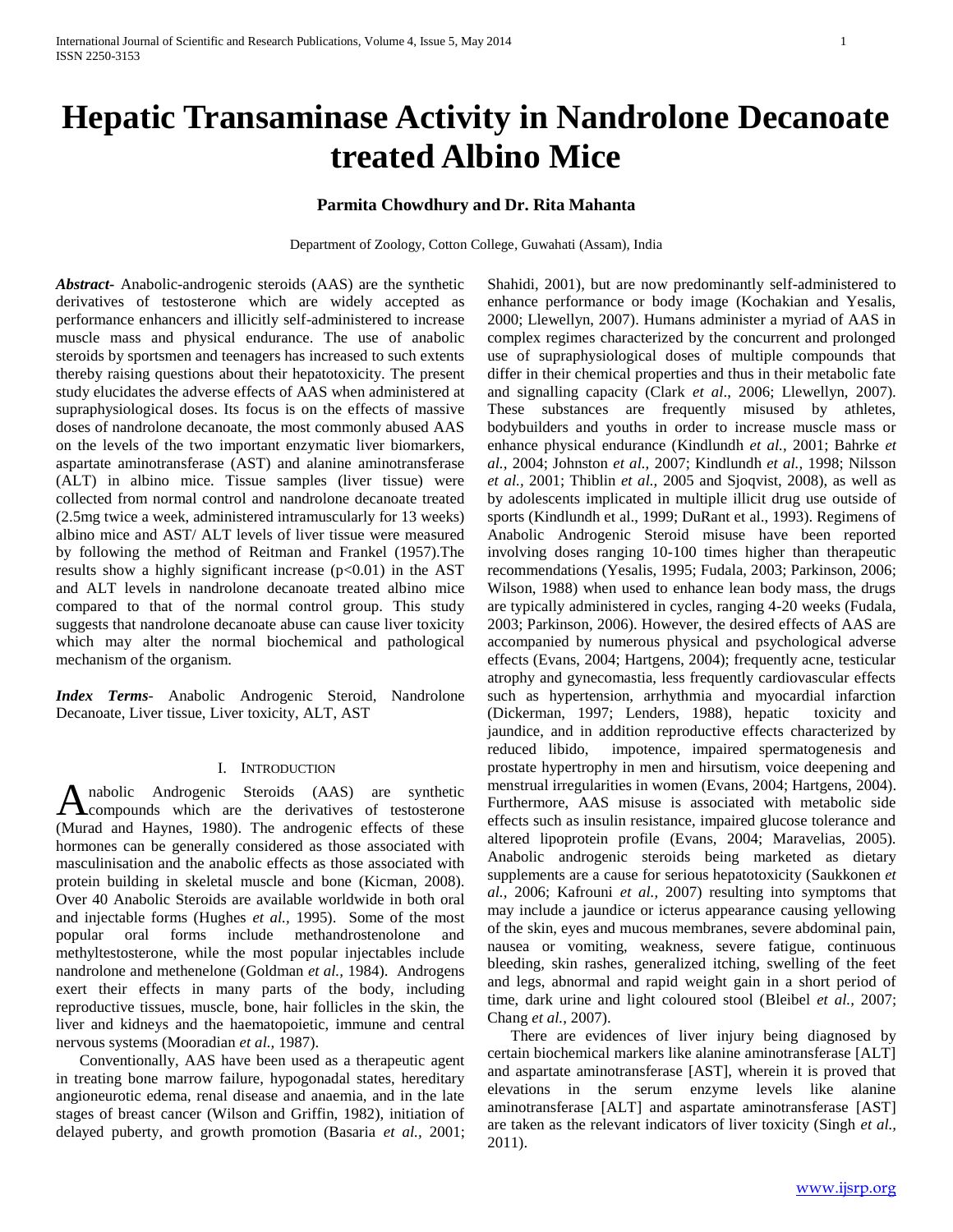Alanine aminotransferase (ALT) or serum glutamic pyruvic transaminase [SGPT] activity is the most frequently relied biomarker of hepatotoxicity that plays an important role in amino acid metabolism and gluconeogenesis. It catalyzes the reductive transfer of an amino group from alanine to α-ketoglutarate to yield glutamate and pyruvate. Elevated level of this enzyme is released during liver damage. The estimation of this enzyme is a more specific test for detecting liver abnormalities since it is primarily found in the liver (Dufour *et al.,* 2000; Amacher, 2002).

 Aspartate aminotransferases (AST) or serum glutamic oxaloacetate transaminase [SGOT] is another liver enzyme that aids in producing proteins. It catalyzes the reductive transfer of an amino group from aspartate to α-ketoglutarate to yield oxaloacetate and glutamate. Besides liver, it is also found in other organs like heart, muscle, brain and kidney. Injury to any of these tissues can cause an elevated blood level (Nathwani et al., 2005). It also helps in detecting hepato-cellular necrosis but is considered a less specific biomarker enzyme for hepato-cellular injury (Ozer *et al.,* 2008) as it can also signify abnormalities in heart, muscle, brain or kidney (Dufour et al., 2000).

 Therefore, the present study was planned with an aim to estimate the levels of two important enzymatic liver biomarkers, AST and ALT, upon administration of the most commonly abused AAS, Nandrolone Decanoate (ND) at doses much higher than the therapeutic recommendations.

### II. MATERIALS AND METHODS

#### *Animals*

 Twenty healthy albino mice weighing approximately 25-30 grams were purchased from the Department of Zoology, Gauhati University. Before starting the experimental procedure, animals were acclimatized in the animal room for four weeks and fed on standard animal diet. Adequate measures were taken to minimize pain or discomfort to the mice and the experiments were conducted in accordance with International Standards on Animal Welfare as well as being compliant with local (Ethical Committee of Animal Welfare of Gauhati University, Guwahati, Assam, India) and national regulations.

 As per plan of the study the targeted number of animals was allocated into two groups:

 *Group I (Normal control group):* Ten (10) healthy albino mice without any sign of deficiencies were randomly selected for normal control group and maintained throughout the whole period of experiment in the same condition.

 *Group II (Nandrolone Decanoate treated group):*This group consisted of animals randomly selected from the general normally healthy pool of already acclimatized mice for the study. All animals of this group were injected with 2.5 mg (0.1 ml) nandrolone decanoate intramuscular, administered twice a week for a period of 90 days. The doses of ND administered to the animals and period of administration mimics one cycle of AAS abuse by athletes (Hall and Hall, 2005; Mirkhani *et al.,* 2005; Trenton and Currier, 2005).

# *Collection of Tissue Samples*

 Mice anaesthetized by diethyl ether were dissected on the desired days to collect the liver tissues. The tissues were dried over a filter paper and immediately weighed and recorded. The tissue homogenate was prepared in deionised water with the help of tissue homogenizer. Tissues were collected from normal control as well as experimental mice on the desired days i.e.  $15<sup>th</sup>$ ,  $30^{th}$ ,  $45^{th}$ ,  $60^{th}$ ,  $75^{th}$  and  $90^{th}$  days.

 Liver tissues were collected from both the experimental groups of animals at an interval of 15 days upto the  $90<sup>th</sup>$  day for estimation of alanine aminotransferase and aspartate aminotransferase activities.

# *Estimation of AST and ALT*

 AST and ALT activities were estimated by the method of Reitman and Frankel (Reitman and Frankel, 1957) and the results are expressed in international units/litre.

# *Statistical Analysis*

The results obtained are stated as mean  $\pm$  Standard Error of the Mean (SEM). Statistical significance of differences among groups was analysed by one way analysis of variance. P<0.01 was considered statistically significant.

## III. RESULTS AND DISCUSSION

 Anabolic Androgenic Steroids are powerful pharmaceuticals resembling human androgens, primarily testosterone. They act as both anabolic and androgenic agents. Although these drugs have therapeutic roles, athletes and non-athletes often abuse AAS to improve their performance and physical endurance. When abused, AAS are known to cause negative health effects. It has already been reported that AAS abuse may induce liver toxicity such as jaundice, cholestasis and liver tumours (Sweeny and Evans, 1976; Haupt and Rovere, 1984).

 In the present investigation, with the experimental dosage of 0.1 ml of nandrolone decanoate administered twice a week, a highly significant increase ( $p < 0.01$ ) in the two enzymatic liver biomarkers, AST and ALT was observed throughout the experimental period. The results of the enzyme estimations are set out in Table 1 (AST) and Table 3 (ALT). From the data laid down in the tables, it is evident that activities of the hepatic transaminases in the Nandrolone Decanoate treated group of animals are significantly higher than that of the untreated group of animals. The level of AST in the treated animals showed an increasing trend from the 15<sup>th</sup> day of treatment (0.0703  $\pm$  0.002) to the  $30<sup>th</sup>$  day (0.0802  $\pm$  0.004) beyond which the enzyme activity gradually declined. Though the enzyme activity showed a gradual fall from the 45<sup>th</sup> day (0.0776  $\pm$  0.006) to the 60<sup>th</sup> day of treatment (0.0640  $\pm$  0.003), the level was again raised on the  $75^{th}$  (0.0648  $\pm$  0.003) and 90<sup>th</sup> days (0.0663  $\pm$  0.004) of treatment. AST level in the treated group of animals was seen to reach its peak on the  $30<sup>th</sup>$  day (Fig. 1).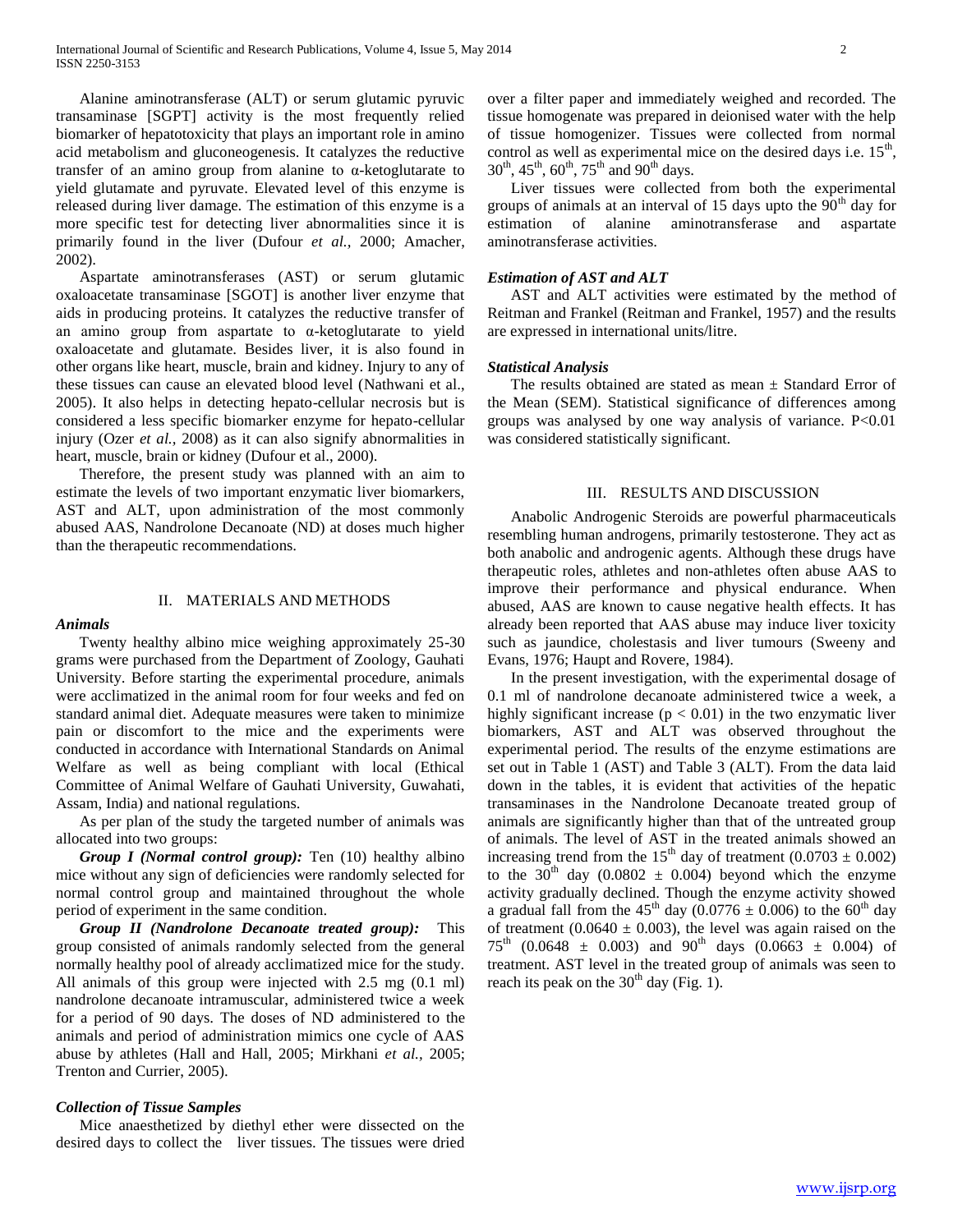Table1: Presenting the values of mean Aspartate Transaminase (AST) activity (unit/mg) in Liver Tissue of experimental groups at different days interval

|                                       |           | Days of treatment |            |            |            |            |            |  |  |  |
|---------------------------------------|-----------|-------------------|------------|------------|------------|------------|------------|--|--|--|
| <b>GROUPS</b>                         |           | $15th$ day        | $30th$ day | $45th$ day | $60th$ day | $75th$ day | $90th$ day |  |  |  |
| Normal group<br>$(n=10)$              | Mean      | 0.0519            | 0.0522     | 0.0516     | 0.0524     | 0.0523     | 0.0518     |  |  |  |
|                                       | $SD +$    | 0.005             | 0.005      | 0.003      | 0.005      | 0.005      | 0.003      |  |  |  |
|                                       | SEM $\pm$ | 0.001             | 0.001      | 0.001      | 0.002      | 0.002      | 0.001      |  |  |  |
| <b>Nandrolone</b><br><b>Decanoate</b> | Mean      | 0.0703            | 0.0802     | 0.0776     | 0.0640     | 0.0648     | 0.0663     |  |  |  |
| treated group<br>$(n=10)$             | $SD +$    | 0.002             | 0.004      | 0.006      | 0.003      | 0.003      | 0.004      |  |  |  |
|                                       | $SEM +$   | 0.001             | 0.001      | 0.001      | 0.001      | 0.001      | 0.001      |  |  |  |

|  | $SD = Standard deviation$ , $SEM = Standard Error$ of mean |
|--|------------------------------------------------------------|
|--|------------------------------------------------------------|

Table2: Presenting significance of difference in the mean values of AST (unit/mg) in Liver tissue between different experimental groups at different days interval

 $t = test$  of significance,  $p = level$  of significance,  $df = degree$  of freedom

| <b>Groups</b>                                               | Days of treatment (CYP) |            |            |                      |            |            |        |
|-------------------------------------------------------------|-------------------------|------------|------------|----------------------|------------|------------|--------|
|                                                             | $15th$ day              | $30th$ day | $45th$ day | $60^{\text{th}}$ day | $75th$ day | $90th$ day |        |
| <b>Normal</b><br><b>Between</b><br><b>Nandrolone</b><br>and |                         | 9.2        | 15.45      | 12.85                | 6.45       | 6.9        | 7.2    |
| <b>Decanoate treated</b>                                    | p                       | < 0.01     | < 0.01     | < 0.01               | < 0.01     | < 0.01     | < 0.01 |
|                                                             | df                      | Q          | 9          | 9                    | 9          |            |        |



**Figure1. Graphical representation of Aspartate Aminotransferase activity of experimental groups of animals at different days interval**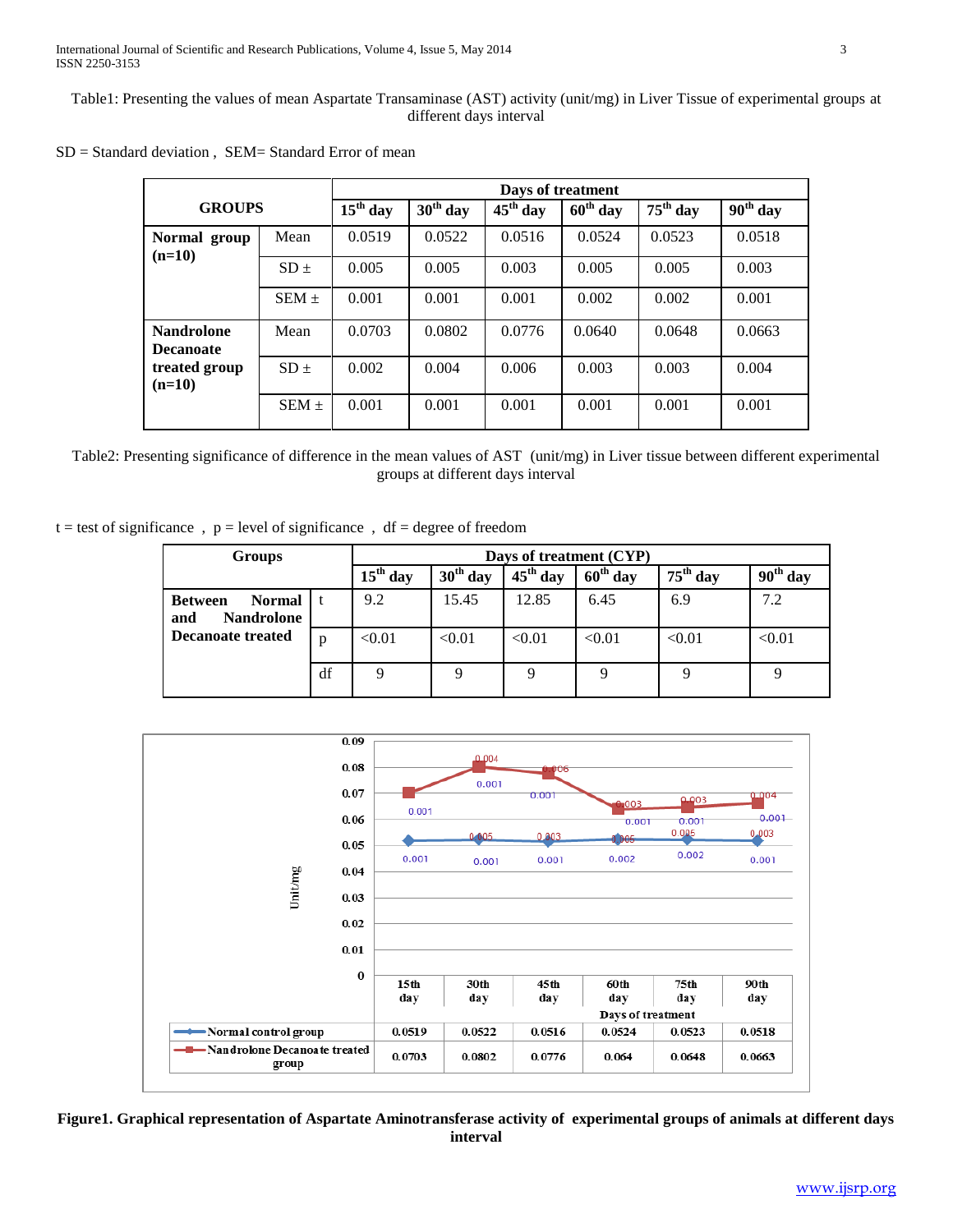Levels of ALT in the treated group of animals showed a gradual increasing trend from the  $15<sup>th</sup>$  day (0.0790  $\pm$  0.002) up to the 45<sup>th</sup> day  $(0.110 \pm 0.006)$  beyond which the enzyme activity gradually declined. The enzyme  $(ALT)$  activity in the treated group of animals reached its peak on the 45<sup>th</sup> day (Fig.2). Though the enzyme activity showed a gradual fall from the 60<sup>th</sup> day (0.0840  $\pm$  0.003) to the  $90<sup>th</sup>$  day (0.0763  $\pm$  0.004), their values were still higher than those of the untreated group of animals.

|                                   |  |  | Table3: Presenting the values of mean Alanine Transaminase (ALT) (unit/mg) in Liver Tissue of different experimental |  |  |  |
|-----------------------------------|--|--|----------------------------------------------------------------------------------------------------------------------|--|--|--|
| groups at different days interval |  |  |                                                                                                                      |  |  |  |

| <b>Groups</b>                                                                    |    | Days of treatment (CYP) |            |            |            |            |            |  |
|----------------------------------------------------------------------------------|----|-------------------------|------------|------------|------------|------------|------------|--|
|                                                                                  |    | $15th$ day              | $30th$ day | $45th$ day | $60th$ day | $75th$ day | $90th$ day |  |
| <b>Between</b><br>Normal and<br><b>Nandrolone</b><br><b>Decanoate</b><br>treated |    | 9.2                     | 12.45      | 15.85      | 8.45       | 6.9        | 7.2        |  |
|                                                                                  | p  | < 0.01                  | < 0.01     | < 0.01     | < 0.01     | < 0.01     | < 0.01     |  |
|                                                                                  | df | 9                       | 9          | 9          | 9          | 9          | $\bf o$    |  |

**Table4:Presenting significance of difference in the mean values of Alanine Transferase activity (unit/mg) in Liver tissue Between different experimental groups at different days interval**

|                                       |            | Days of treatment |            |            |            |            |        |  |  |
|---------------------------------------|------------|-------------------|------------|------------|------------|------------|--------|--|--|
| <b>GROUPS</b>                         | $15th$ day | $30th$ day        | $45th$ day | $60th$ day | $75th$ day | $90th$ day |        |  |  |
| Normal group<br>$(n=10)$              | Mean       | 0.0719            | 0.0722     | 0.0716     | 0.0724     | 0.0723     | 0.0718 |  |  |
|                                       | $SD \pm$   | 0.005             | 0.005      | 0.003      | 0.005      | 0.005      | 0.003  |  |  |
|                                       | $SEM +$    | 0.001             | 0.001      | 0.001      | 0.002      | 0.002      | 0.001  |  |  |
| <b>Nandrolone</b><br><b>Decanoate</b> | Mean       | 0.0790            | 0.0902     | 0.110      | 0.0840     | 0.079      | 0.0763 |  |  |
| treated group<br>$(n=10)$             | $SD +$     | 0.002             | 0.004      | 0.006      | 0.003      | 0.003      | 0.004  |  |  |
|                                       | $SEM +$    | 0.001             | 0.001      | 0.001      | 0.001      | 0.001      | 0.001  |  |  |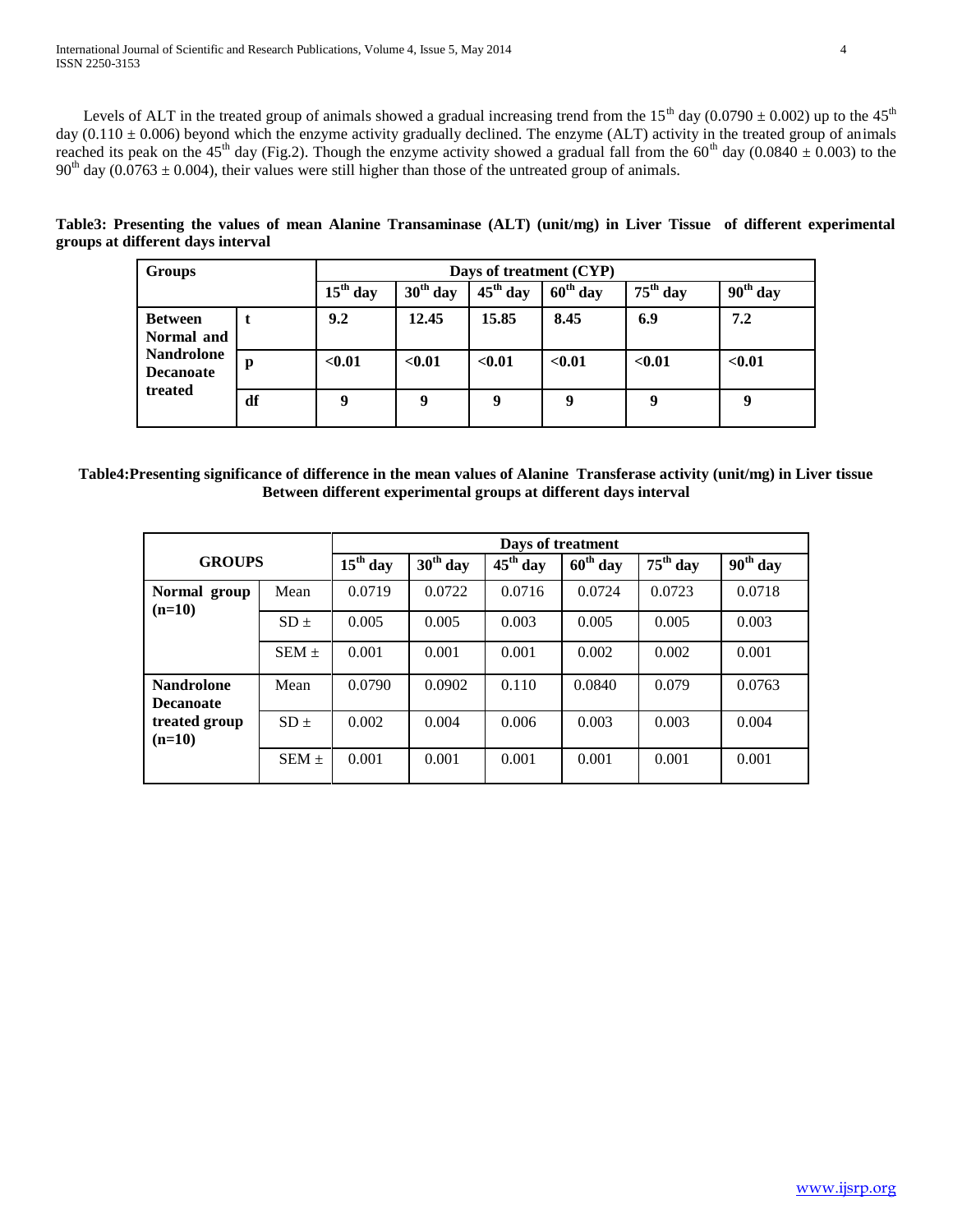

**Figure2: Graphical representation of Alanine Aminotransferase activity of experimental groups of animals at different days interval**

 In case of both AST and ALT, the increase in the enzyme levels was found to be highly significant ( $p < 0.01$ ) from the 30<sup>th</sup> day to the  $45<sup>th</sup>$  day of treatment while the decline in the enzyme levels was sustained upto the terminal phase of the study, i.e., upto the  $90<sup>th</sup>$  day of treatment. Therefore, the study reveals a highly significant ( $p < 0.01$ ) elevation in the levels of AST and ALT in the nandrolone decanoate treated animals with peak values during the intermediate part covering  $30<sup>th</sup>$  to  $45<sup>th</sup>$  days. Thus our present investigation reveals that the activities of hepatic transaminases in the treated group of animals were raised to a level much higher than in the untreated ones. In the present investigation the statistically significant (P<0.01) rise in the hepatic transaminase activities of the Nandrolone Decanoate treated group may be attributed to severe causes of hepatotoxicity that may have probably arisen due to drug abuse. There are reports suggesting hepatic disorders and other liver related diseases in patients who had previously followed a regimen of chronic drug overuse. Thus our present study is in compliance with earlier reports on liver toxicity and drug metabolism. While still maintaining a higher than normal value, the decrease in the enzyme levels in the terminal phase of study may be attributed to the increased pathophysical condition of liver tissues as contributed by higher doses of nandrolone decanoate. The findings of the present investigation are in accordance with previous reports and agree well with the fact that steroid subjects demonstrated AST and ALT levels greater than normal.

 This paper thus presents an approach for identifying drug induced liver toxicity from the liver toxicity biomarker study.

#### **REFERENCES**

- [1] Amacher, D.E. A toxicologist's guide to biomarkers of hepatic response. Hum Exp Toxicol, 2002; 21: 253-262.
- [2] Bahrke, M.S., Yesalis, C.E. Abuse of anabolic androgenic steroids and related substances in sport and exercise. Curr. Opin. Pharmacol. 2004; 4:614-20.
- [3] Basaria, S., Wahlstrom, J.T., Dobs, A.S. Clinical review 138: Anabolicandrogenic steroid therapy in the treatment of chronic diseases. J Clin Endocrinol Metab, 2001;86:5108–5117. [PubMed: 11701661].
- [4] Bleibel. W., Kim. S., D'Silva, K., Lemmer, E.R. Drug-induced liver injury: Review Article. Dig Dis Sci, 2007; 52: 2463-2471.
- [5] Chang, C.Y., Schaino, T.D. Review article: Drug hepatotoxicity. Aliment Pharmacol Ther, 2007; 25: 1135-1151
- [6] Dickerman, R.D., McConathy, W.J., Zachariah, N.Y. Testosterone, sex hormone-binding globulin, lipoproteins and vascular disease risk. J Cardiovasc Risk, 1997; 4: 363-6.
- [7] Dufour, D.R., Lott, J.A., Nolte, F.S., Gretch, D.R., Koff, R.S., et al. Diagnosis and monitoring of hepatic injury: I. Performance characteristics of laboratory tests. Clin Chem, 2000; 46: 2027-2049.
- [8] DuRant, R.H., Rickert, V.I., Ashworth, C.S., Newman, C., Slavens, G. Use of multiple drugs among adolescents who use anabolic steroids. N Engl J Med, 1993; 328:922-6.
- [9] Evans, N.A. Current concepts in anabolic androgenic steroids. Am J Sports Med, 2004; 32: 534-42.
- [10] Fudala, P.J., Weinrieb, R.M., Calarco, J.S., Kampman, K.M., Boardman, C. An evaluation of anabolic androgenic steroid abusers over a period of one year: seven case studies. Ann Clin Psychiatry, 2003; 15: 121-30.
- [11] Goldman, B., Klatz, R. and Bush, P. List of commonly used anabolic steroids with chemical structures and normal dosages. In Death in the Locker Room (ed. Goldman, B.). Appendix 24, 1984; pp. 299-301. Icarus Press, South Bend, IN.
- [12] Hall, R.C. and Hall, R.C. Abuse of supraphysiologic doses of anabolic steroids. South Med J, 2005; 98:550-555.
- [13] Hartgens, F., Kuipers, H. Effects of androgenic anabolic steroids in athletes. Sports Med (Auckland, NZ) 2004; 34:513-54.
- [14] Haupt, H. and Rovere, G. Anabolic steroids: a review of the literature. Am J Sports Med, 1984; 12: 469-484.